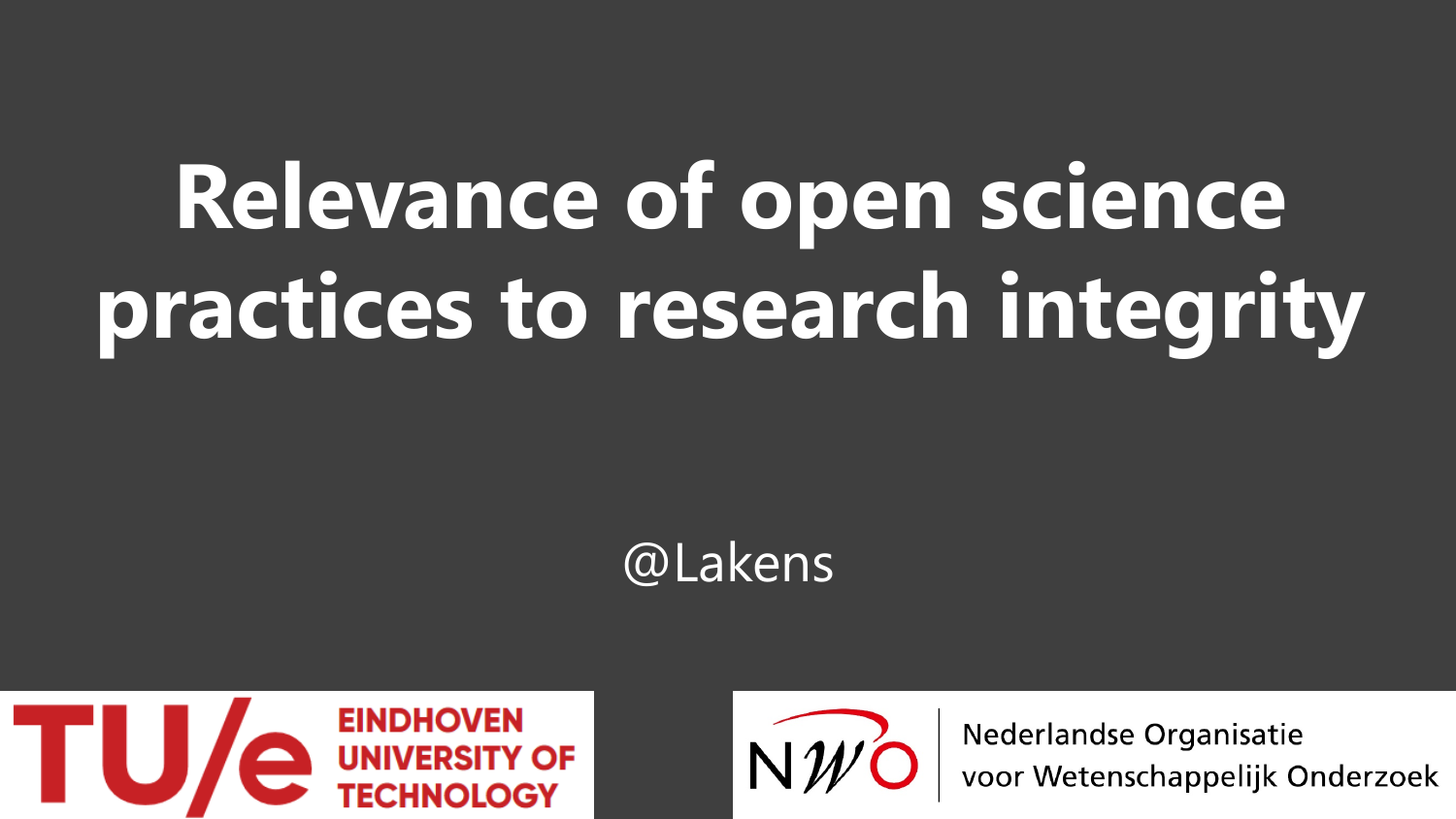Of Cooking. This is an art of various forms, the object of which is to give to ordinary observations the appearance and character of those of the highest degree of accuracy.

One of its numerous processes is to make multitudes of observations, and out of these to select those only which agree, or very nearly agree. If a hundred observations are made, the cook must be very unlucky if he cannot pick out fifteen or twenty which will do for serving up.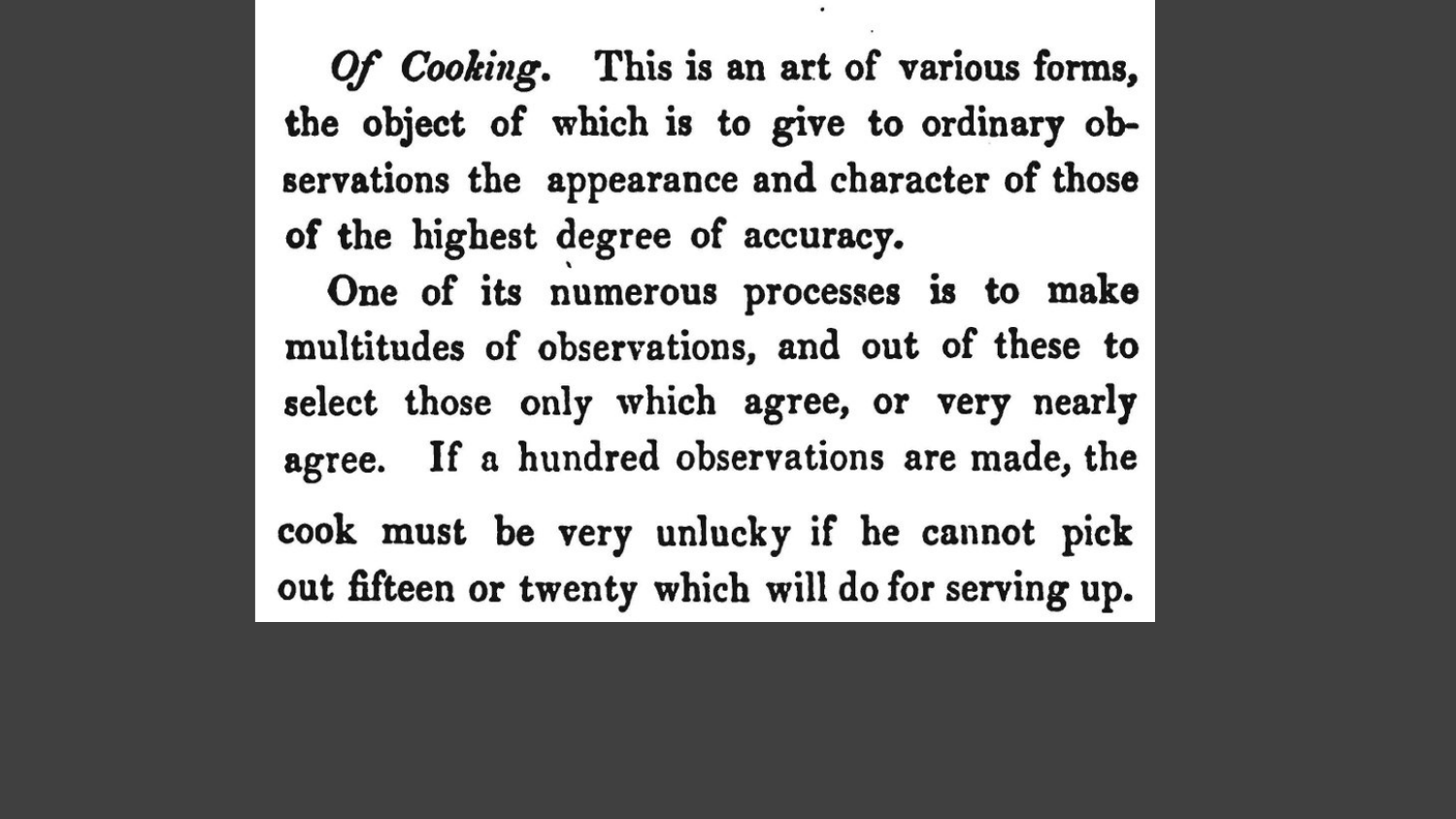A scientist runs several experiments, but only reports those experiments that show the results they want to see. In your view, how morally acceptable or unacceptable is this?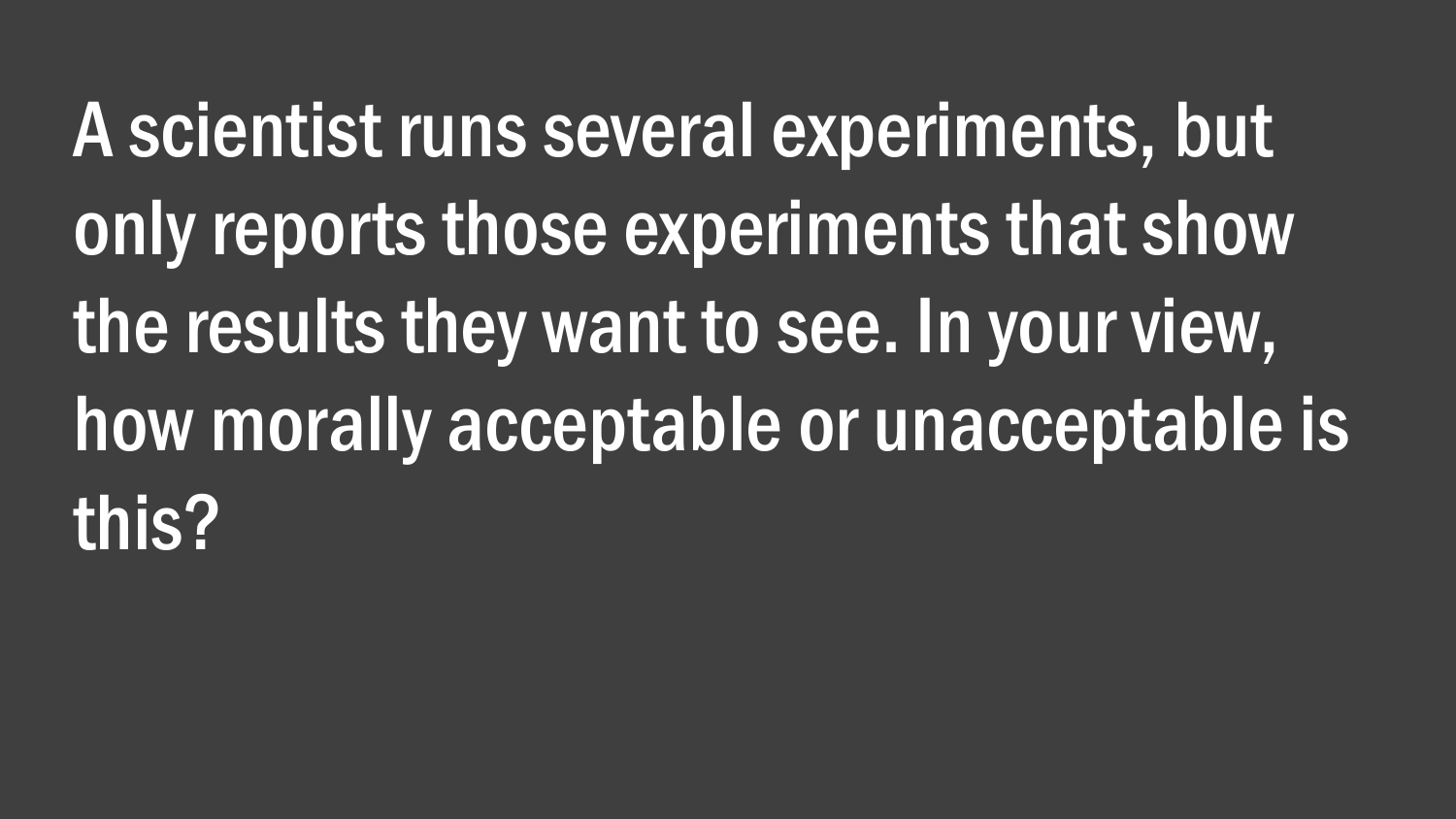Table 1 Experimental findings: community members' evaluations of data falsification and fabrication  $(n = 415)$  versus selective reporting  $(n = 406)$  (Study 1)

| Variables                  | Falsification and fabrication<br>Selective reporting<br>Support $(\%)$<br>Support $(\%)$ |    | Z     | $\boldsymbol{p}$ |
|----------------------------|------------------------------------------------------------------------------------------|----|-------|------------------|
| Morally unacceptable       | 96                                                                                       | 71 | 9.59  | $\leq 0.01$      |
| Should be fired            | 96                                                                                       | 63 | 11.75 | < 0.01           |
| Should receive funding ban | 93                                                                                       | 73 | 7.75  | < 0.01           |
| Should be a crime          | 66                                                                                       | 37 | 8.34  | < 0.01           |

### [Pickett & Roche, 2017]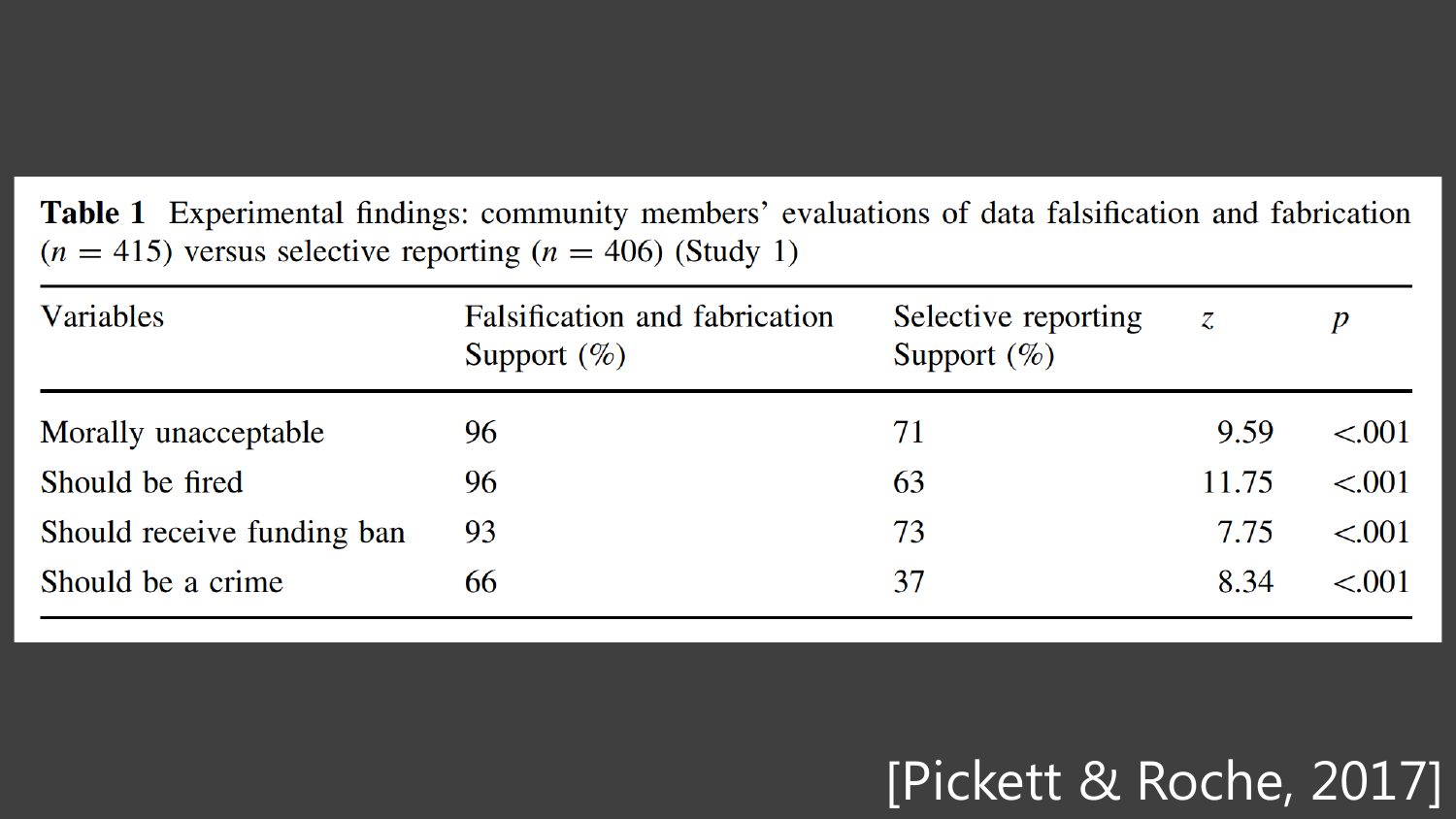## 'Withholding research results' is deemed 'unacceptable'.

• Authors and publishers consider negative results to be as valid as positive findings for publication and dissemination.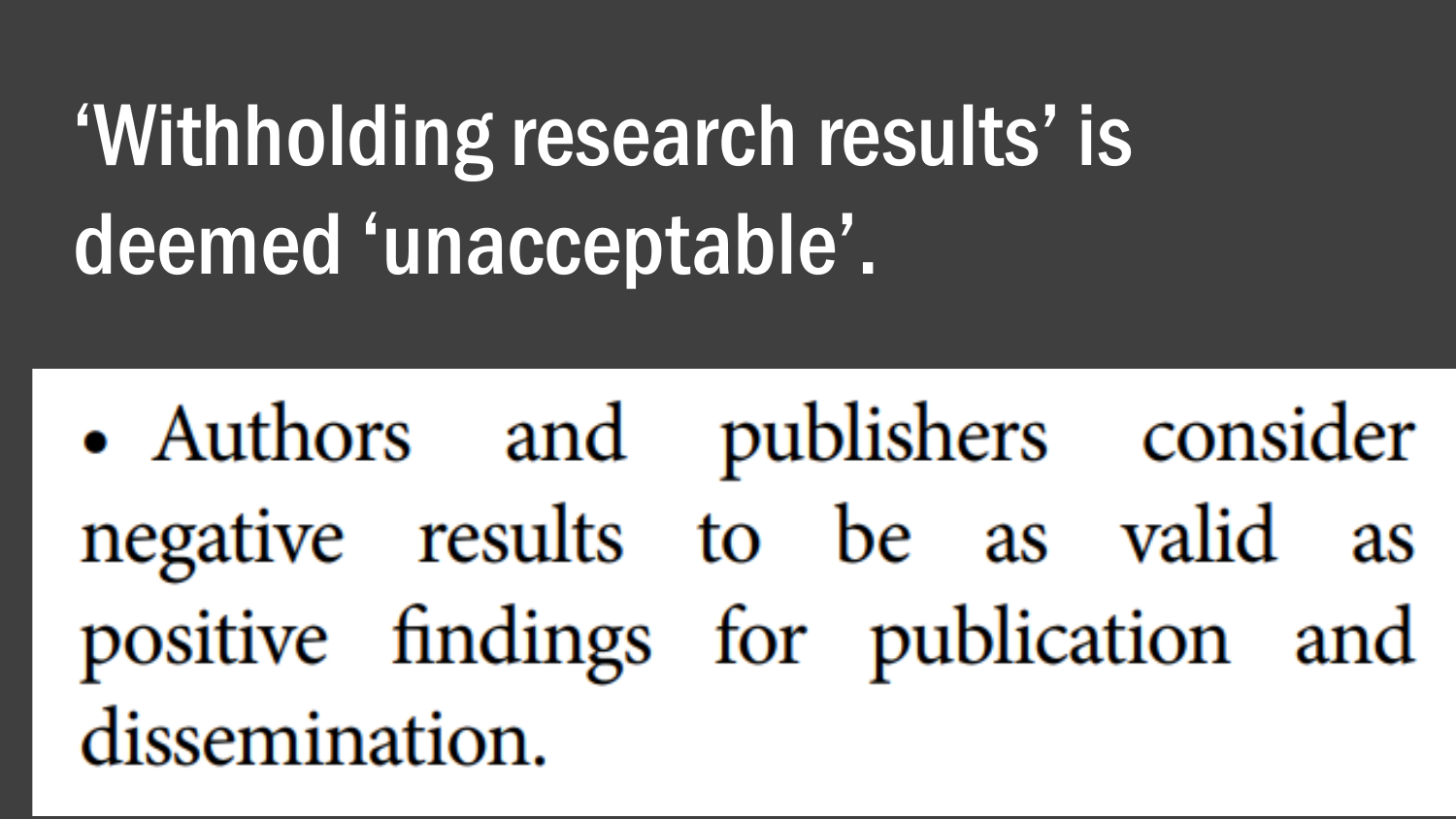Table 2. Cross-tabulation between statistical results of TESS studies and their publication status. Entries are counts of studies by publication status and results. Bolded entries indicate observations included in the final sample for analysis (40). Results are robust to the inclusion of book chapters (table S7).

|                     | Unpublished,<br>not written | Unpublished,<br>written | <b>Published</b> | <b>Book</b><br>chapter | <b>Missing</b> | <b>Total</b> |
|---------------------|-----------------------------|-------------------------|------------------|------------------------|----------------|--------------|
| <b>Null results</b> | 31                          |                         | 10               |                        |                | 49           |
| Mixed results       | 10                          | 32                      | 40               |                        |                | 86           |
| Strong results      |                             | 31                      | 56               |                        |                | 93           |
| <b>Missing</b>      | О                           |                         |                  |                        | 12             | 21           |
| Total               | 51                          |                         | 106              |                        | 14             | 249          |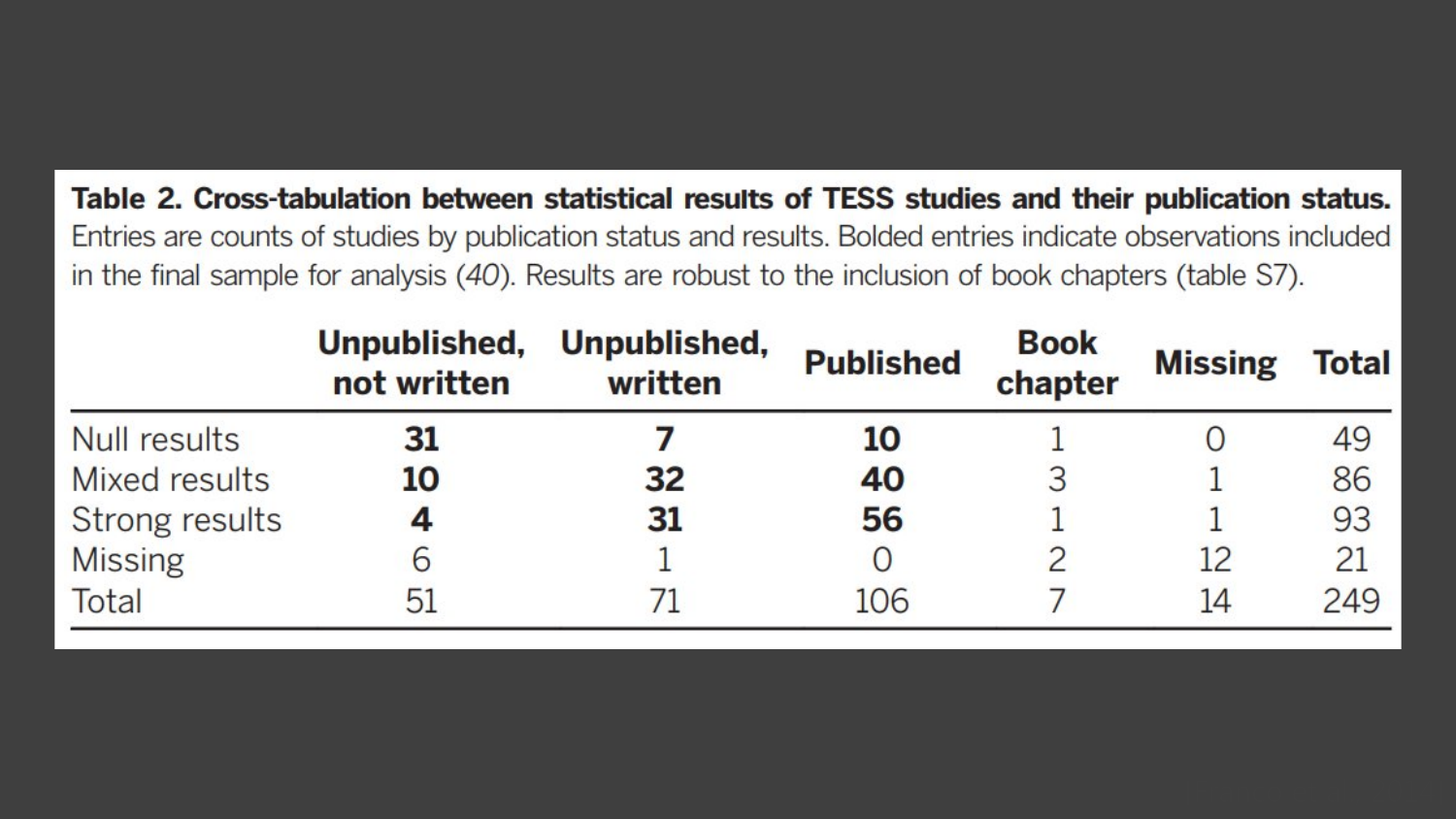Around 68% [42%] of psychologists admit they selectively report studies [regarding a specific finding] that 'worked' at least once.

[John et al., 2012; Fiedler & Schwarz, 2017]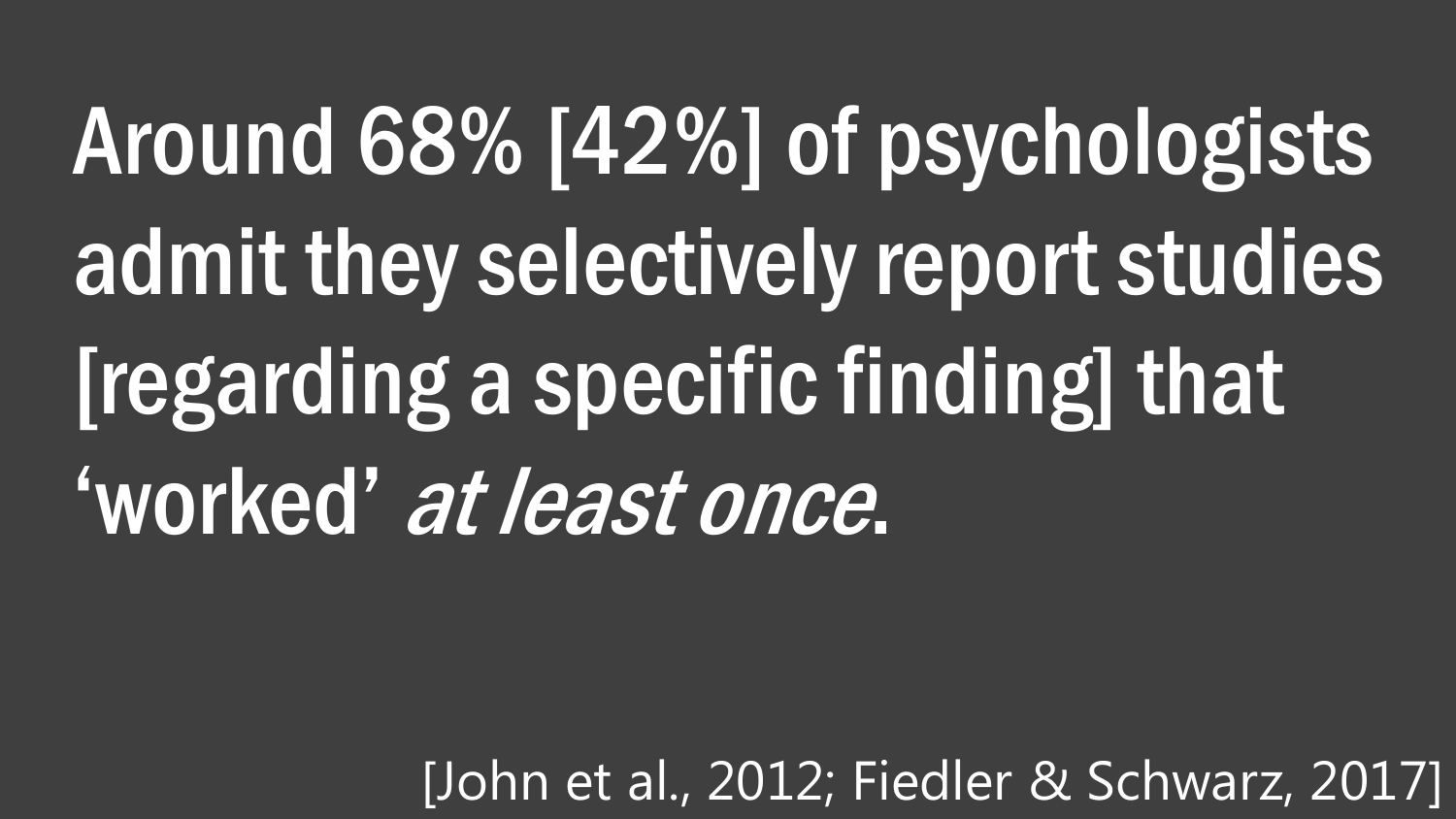Other practices researchers admit to are selectively reporting measures or conditions, optional stopping, and rounding  $p = .054$  to  $p < .05$  (see Michelle Nuijten's next talk).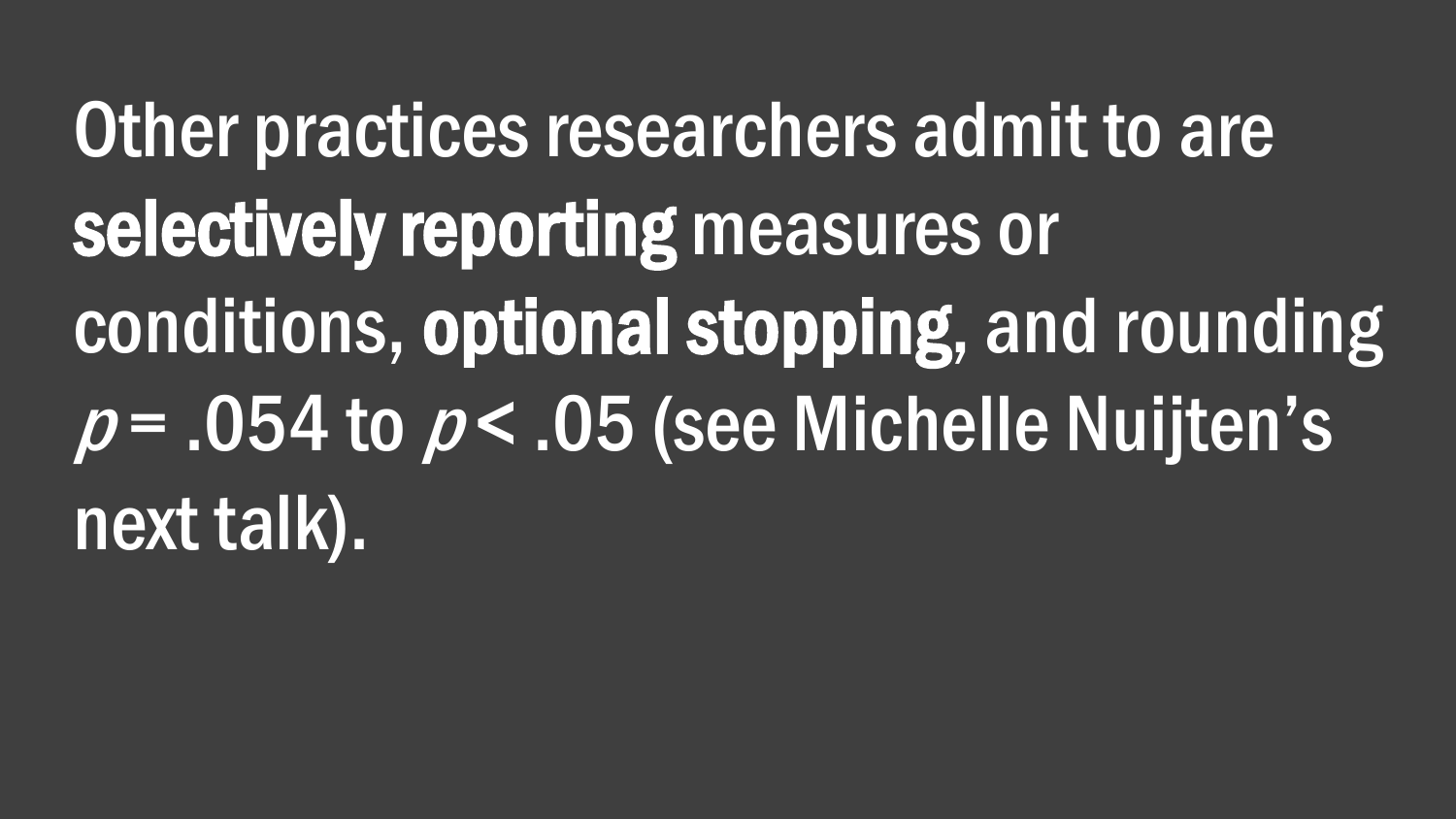Only 27% (Wicherts et al., 2004) to 38% (Vanpaemel et al, 2015) share their data upon request.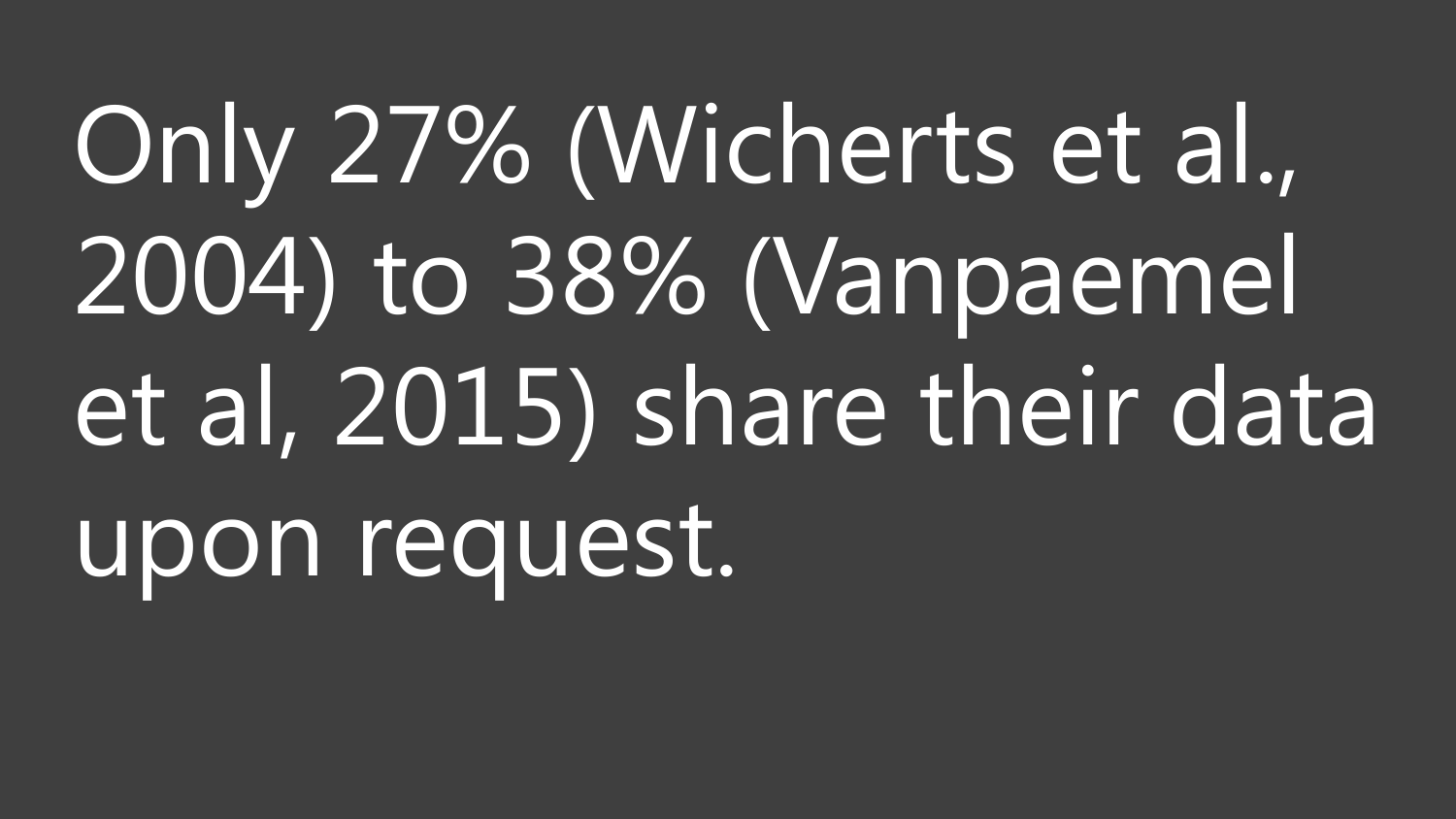What does the Dutch public think of this? In a pilot, we (Anna van 't Veer, Maaike Verburg, and me) asked 200 people on Prolific.



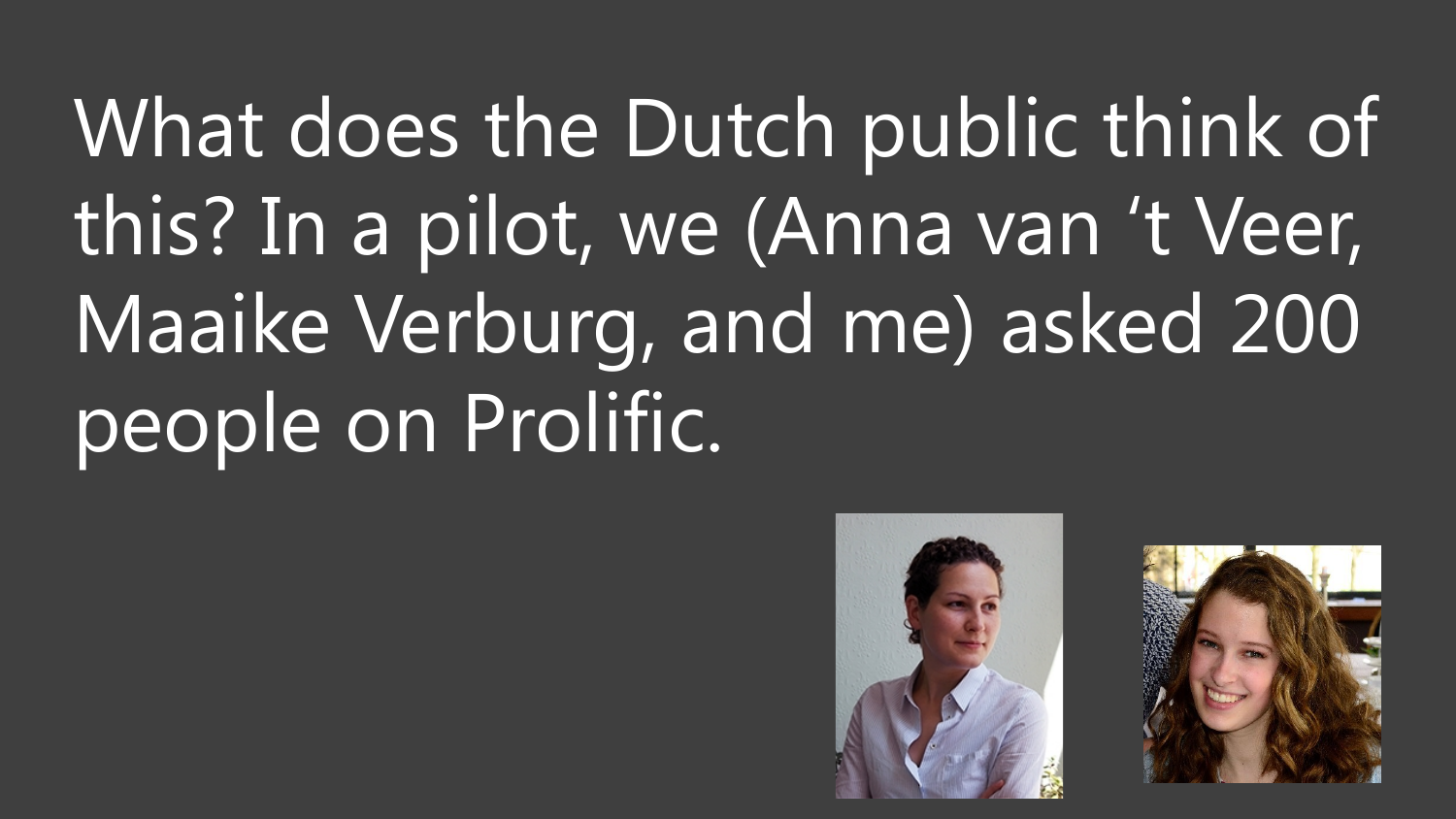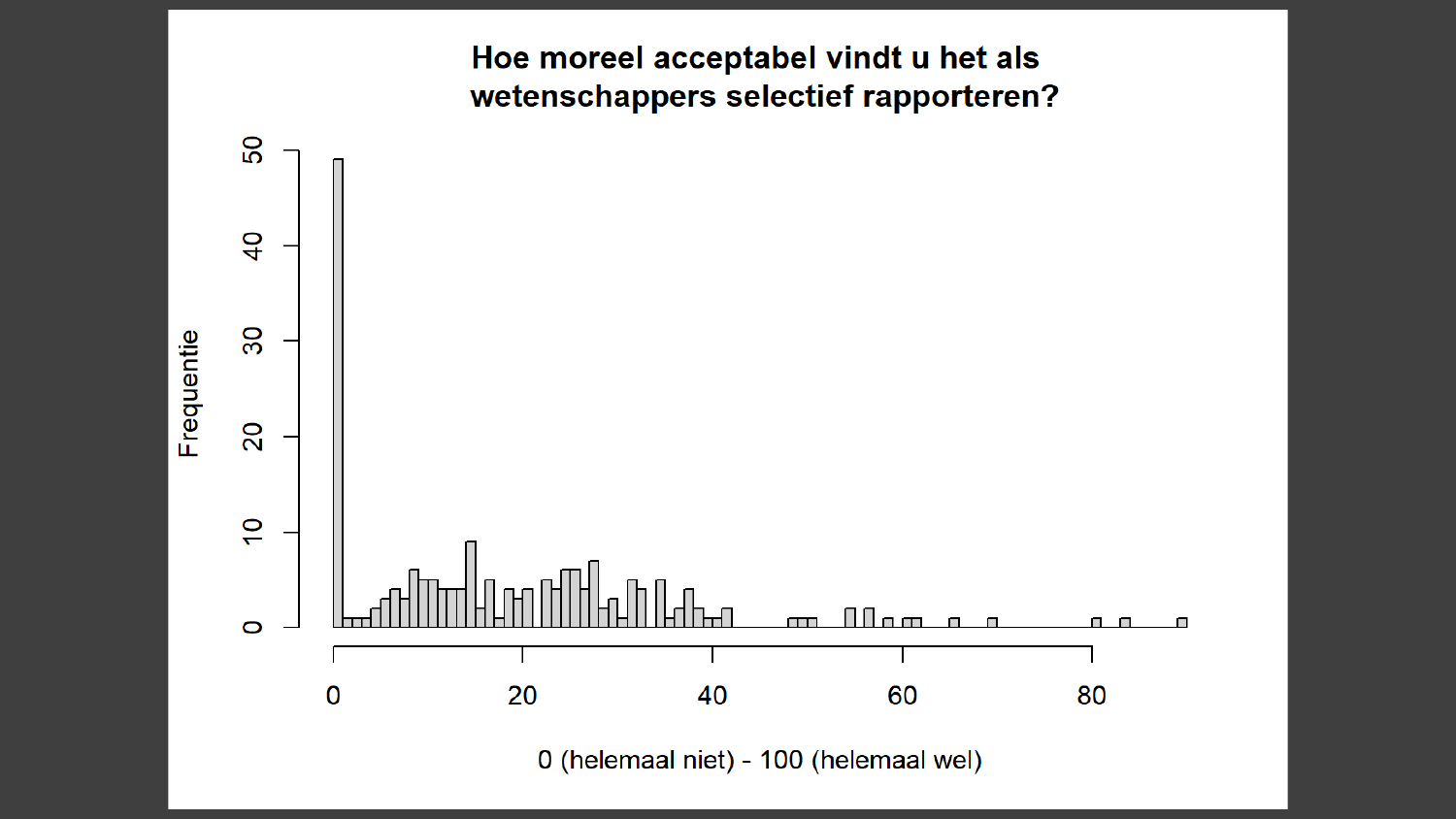#### Hoe moreel acceptabel vindt u het als publicatiebias plaatsvindt in de wetenschap?

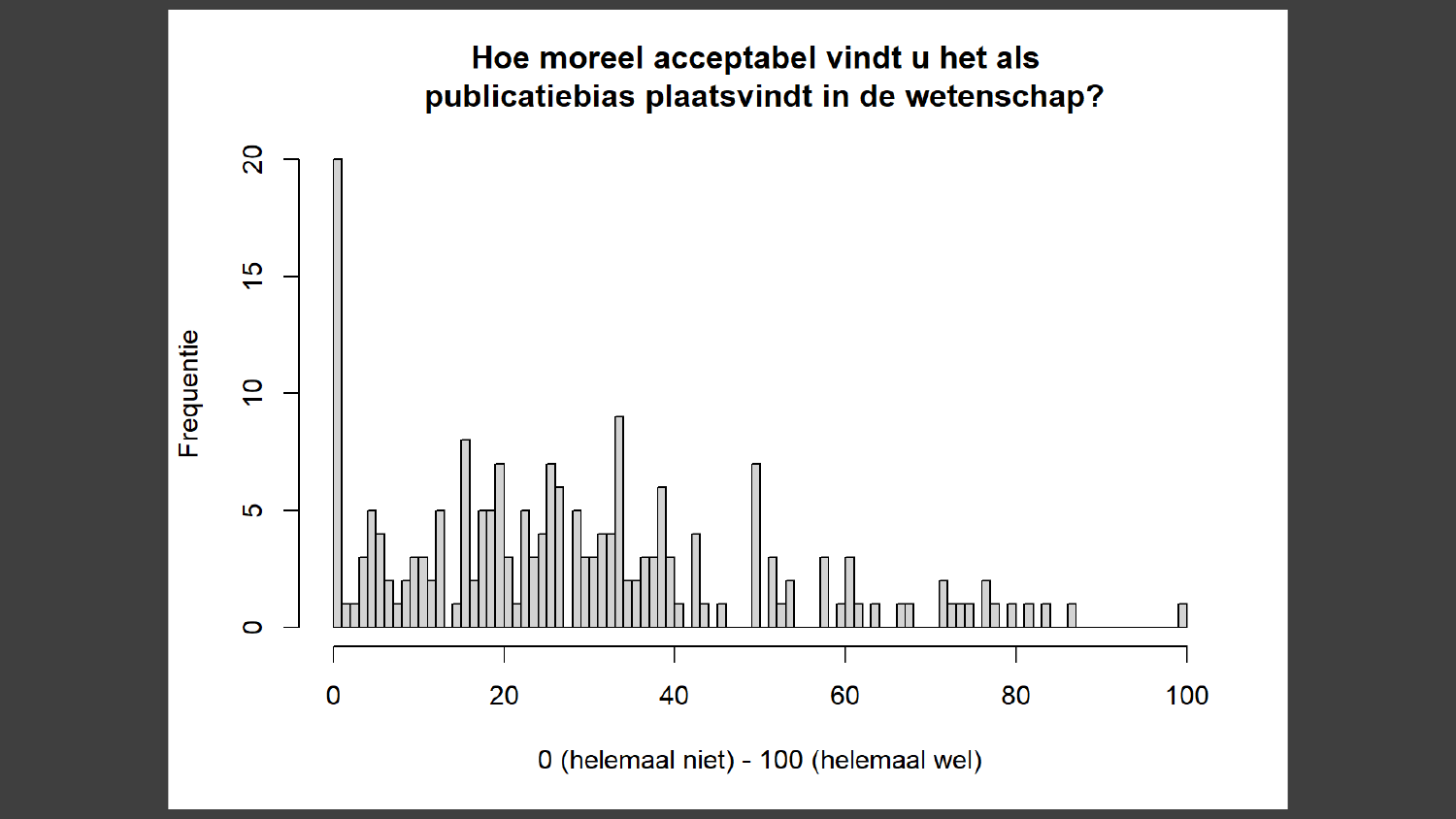

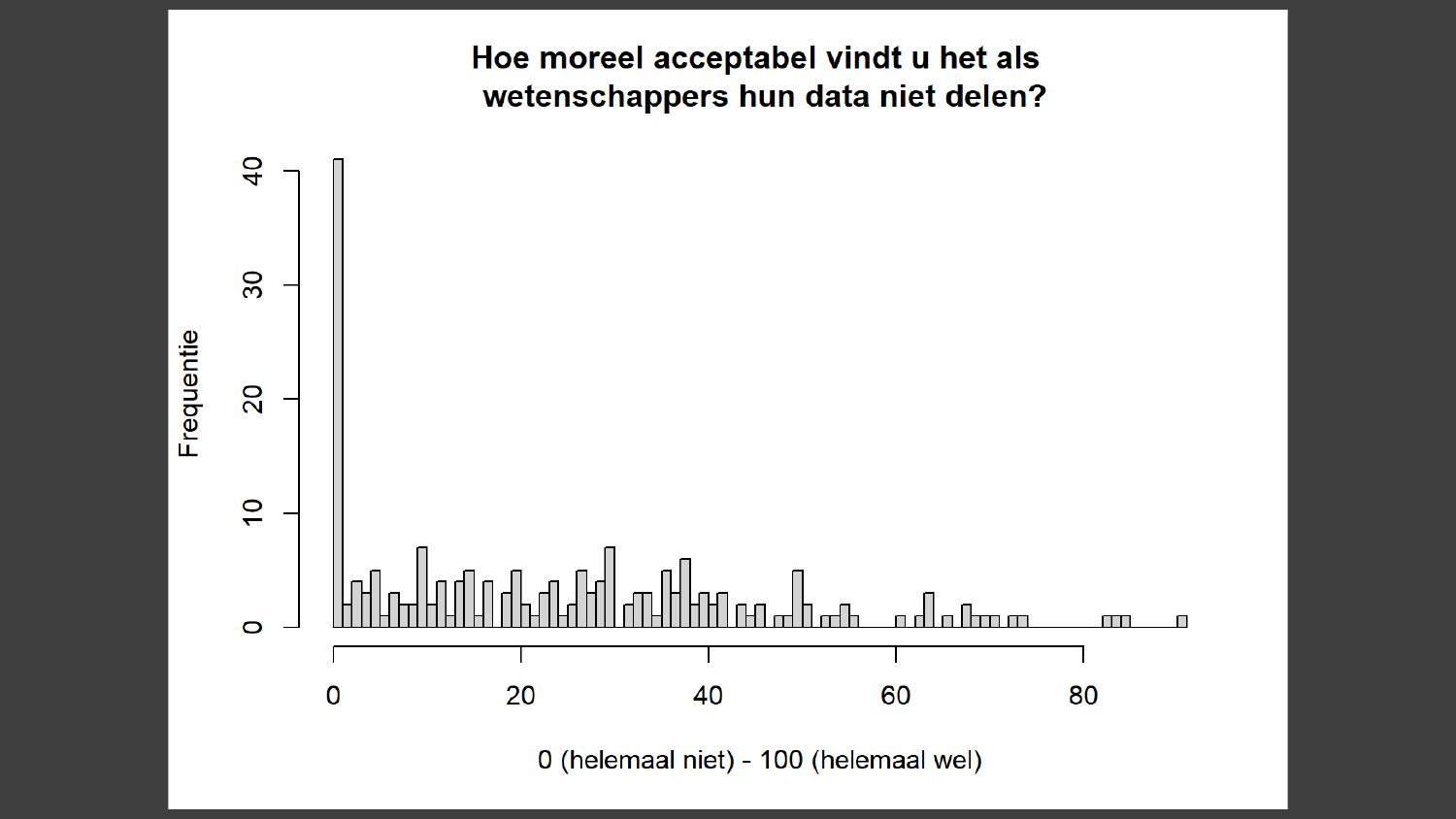Open Science is not just about data and access, but also about **transparency**.

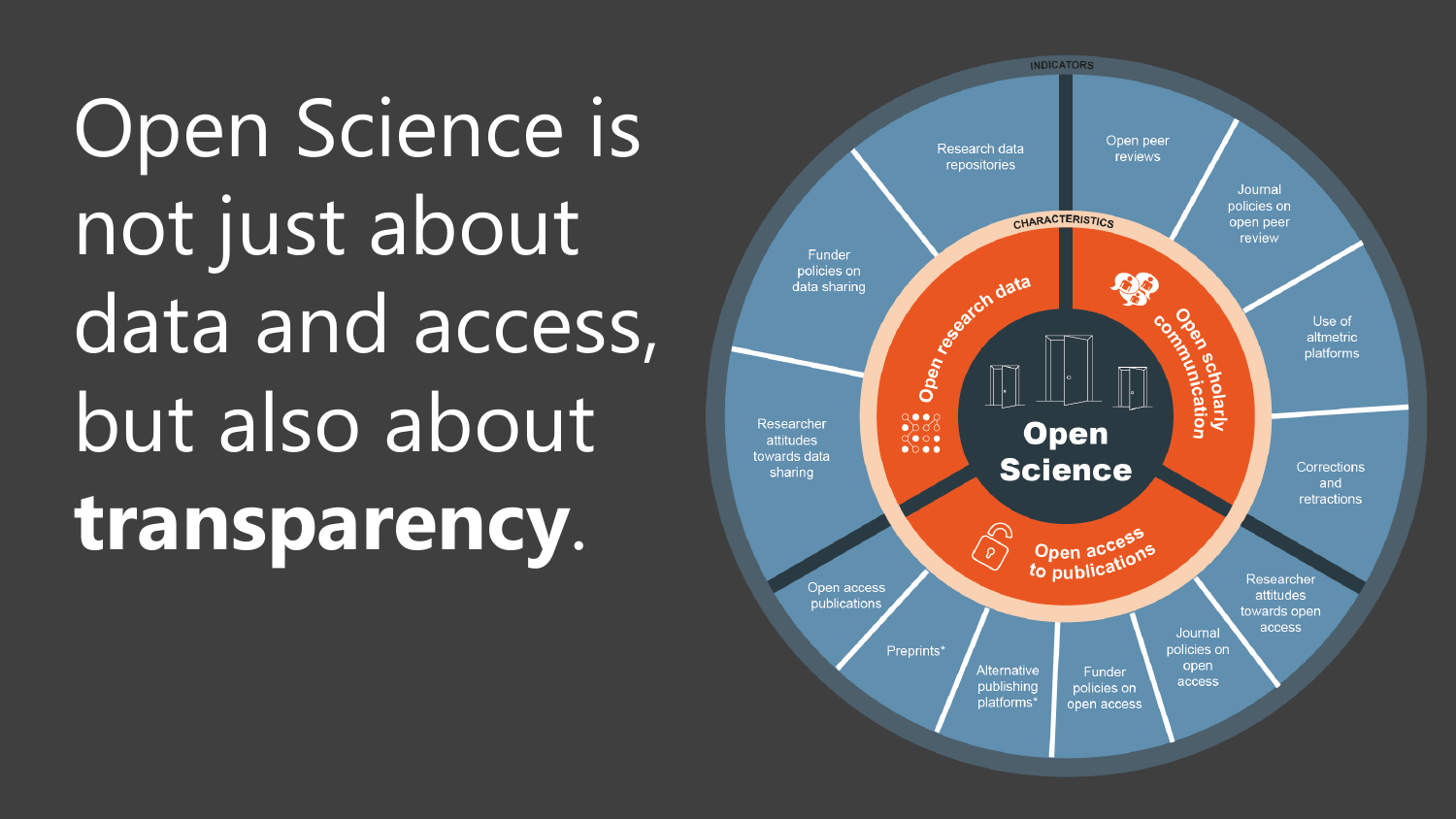In Registered Reports, scientists submit a detailed theoretical rationale, method, and analysis plan for review. The article can receive *in principal acceptance*  before the data is collected.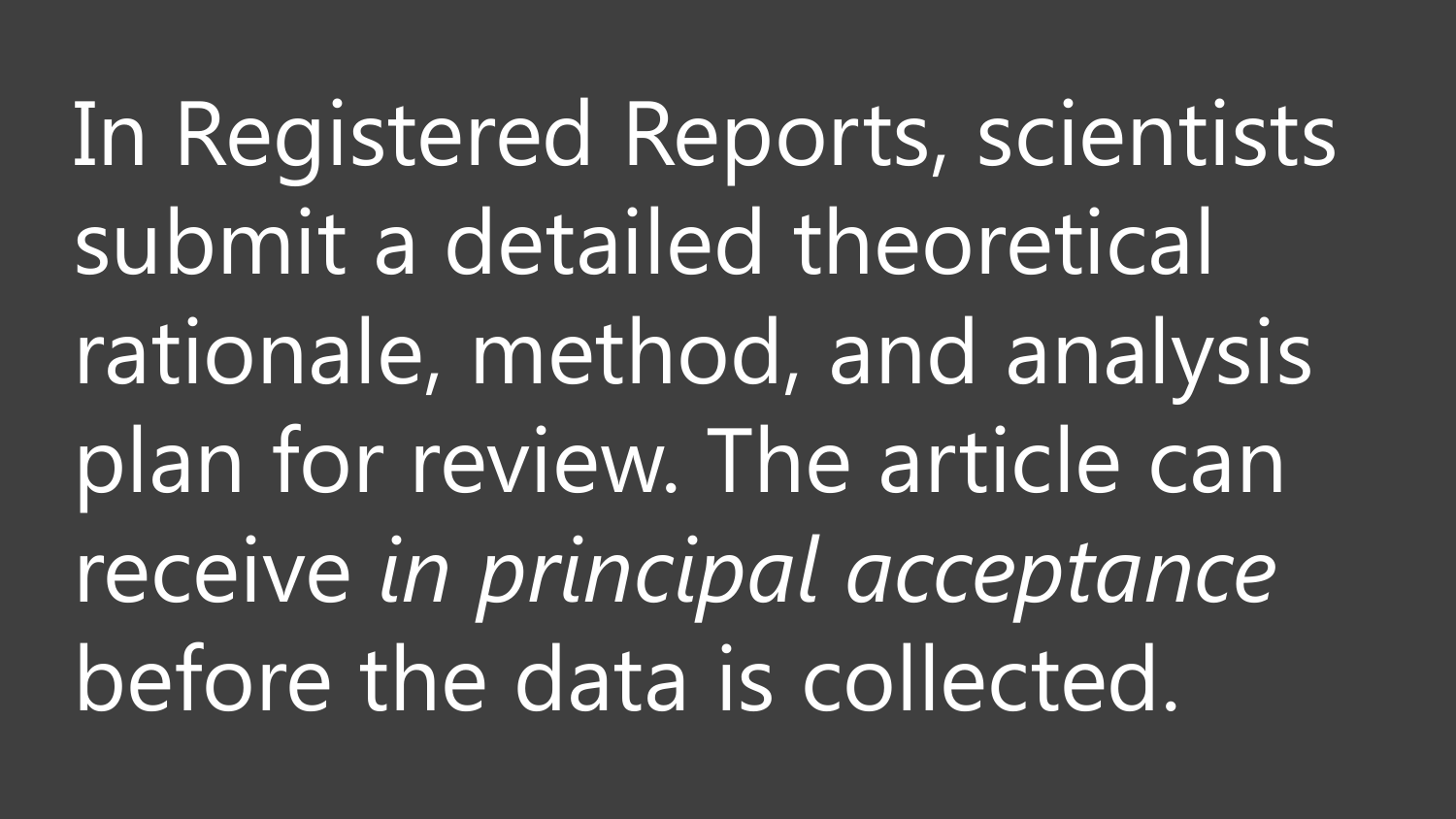# Null results are shared a lot more often in *Registered Reports*.



*Figure 2.* Positive result rates for standard reports and Registered Reports. Error bars indicate 95% confidence intervals around the observed positive result rate.